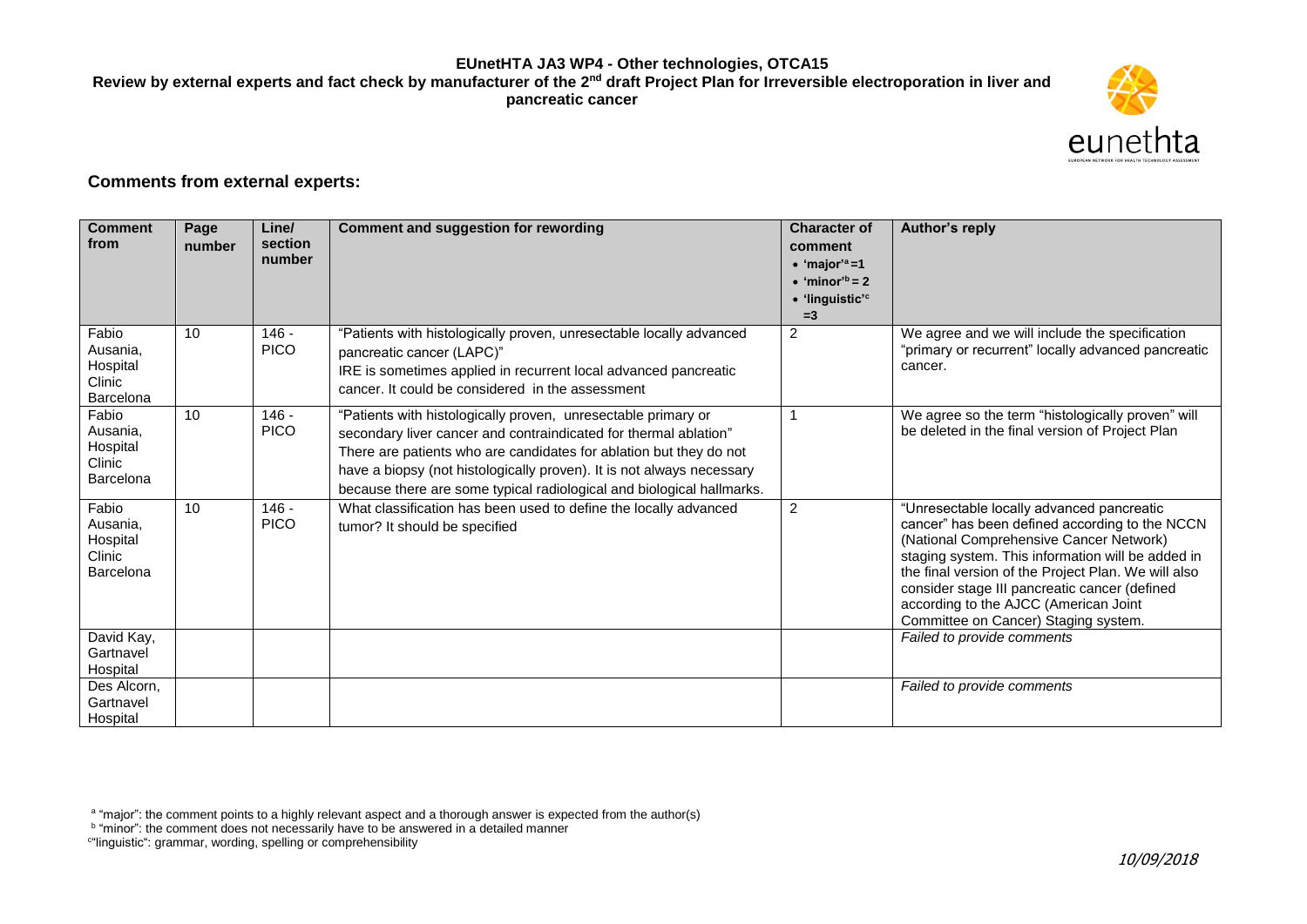### **EUnetHTA JA3 WP4 - Other technologies, OTCA15** Review by external experts and fact check by manufacturer of the 2<sup>nd</sup> draft Project Plan for Irreversible electroporation in liver and **pancreatic cancer**



# **Comments from manufacturer:**

| <b>Comment</b><br>from | Page<br>number | Line/<br>section<br>number | <b>Comment and suggestion for rewording</b>                                                                                                                                                                                                                                                                                                                                                                                                                                                                                                                                                                                               | <b>Character of</b><br>comment<br>$\bullet$ 'major' <sup>a</sup> =1<br>$\bullet$ 'minor' <sup>b</sup> = 2<br>$\bullet$ 'linguistic' <sup>c</sup> =3 | Author's reply                                                                                                                                                                                                                                                                                                                                                    |
|------------------------|----------------|----------------------------|-------------------------------------------------------------------------------------------------------------------------------------------------------------------------------------------------------------------------------------------------------------------------------------------------------------------------------------------------------------------------------------------------------------------------------------------------------------------------------------------------------------------------------------------------------------------------------------------------------------------------------------------|-----------------------------------------------------------------------------------------------------------------------------------------------------|-------------------------------------------------------------------------------------------------------------------------------------------------------------------------------------------------------------------------------------------------------------------------------------------------------------------------------------------------------------------|
| AngioDynamics          | General        |                            | The project plan looks very thorough and well described                                                                                                                                                                                                                                                                                                                                                                                                                                                                                                                                                                                   | $\overline{c}$                                                                                                                                      | Thanks for your comments                                                                                                                                                                                                                                                                                                                                          |
| AngioDynamics          | General        |                            | IRE is used to spare critical structures as it is a non thermal alternative. The<br>literature review should evaluate data and author's insight regarding the<br>critical structure sparing nature of IRE.                                                                                                                                                                                                                                                                                                                                                                                                                                | $\overline{c}$                                                                                                                                      | Advantages and disadvantages of<br>IRE will be discussed according to the<br>scientific evidence and the<br>information provided by the<br>manufacturer. A new sentence has<br>been added to the Project Plan: IRE<br>will be analyzed and discussed at the<br>light of the found evidence and the<br>information from the clinical experts<br>and manufacturers. |
| AngioDynamics          | 12             |                            | The use of RECIST criteria, especially in Pancreatic cancer post IRE needs<br>special attention. Pancreatic cancer is desmoplastic neoplasm, hypo-<br>vascularised and rich in fibrous tissue, making it is difficult to distinguish<br>between residual/recurrent tumor and simple fibrotic tissue<br>In RECIST 1.1 a spherical shape of the tumor is assumed; PDAC usually<br>presents with ill defined and irregular margins, and very rarely a spherical<br>shape.<br>IRE in pancreatic cancer does not make the tumor disappear which would<br>mean that the best response that IRE would accomplish would be a partial<br>response. |                                                                                                                                                     | We agree, so RECIST criteria will be<br>deleted from the Project Plan                                                                                                                                                                                                                                                                                             |

<sup>a</sup> "major": the comment points to a highly relevant aspect and a thorough answer is expected from the author(s)<br><sup>b</sup> "minor": the comment does not necessarily have to be answered in a detailed manner

c "linguistic": grammar, wording, spelling or comprehensibility